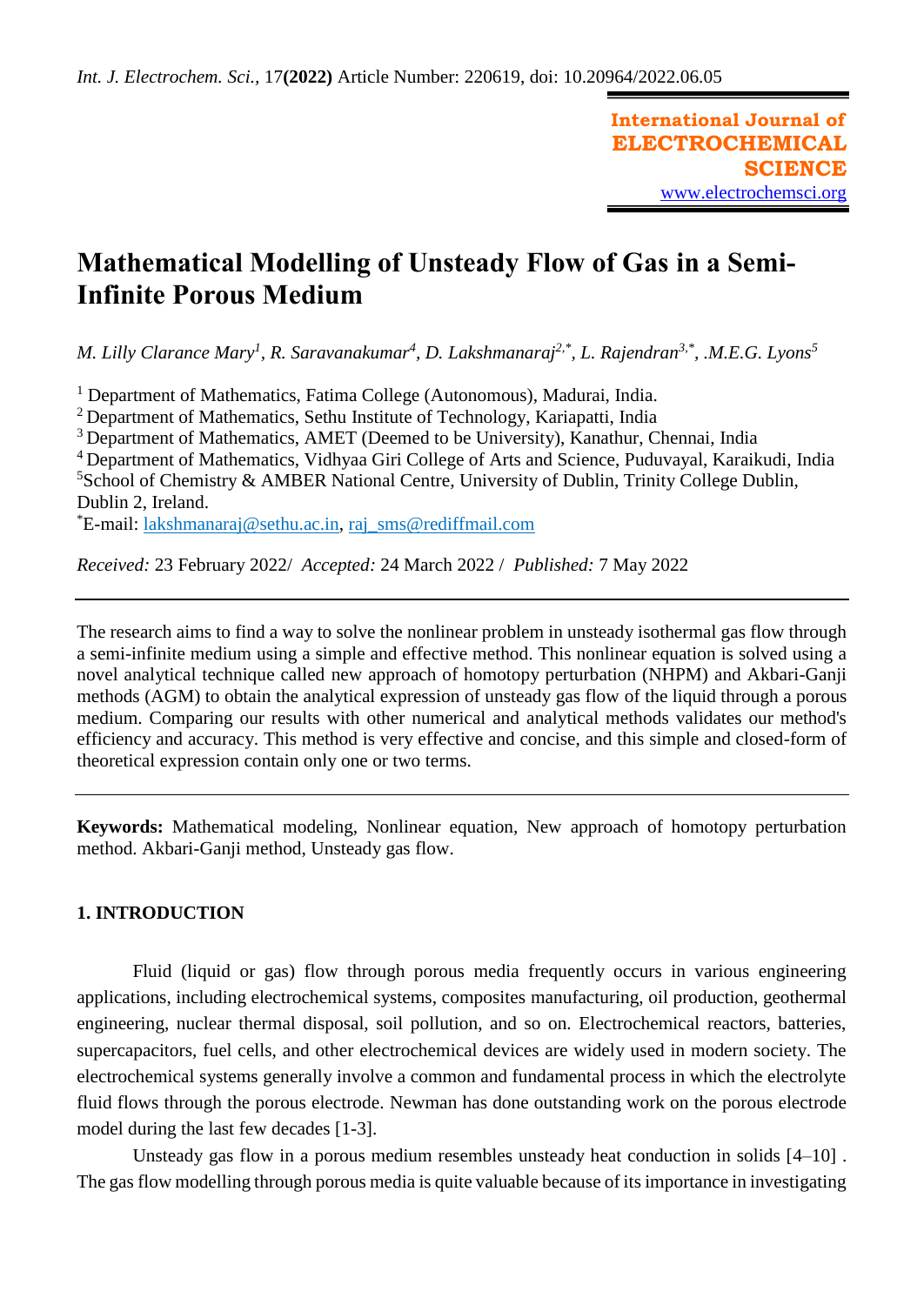the gas-solid processes. Although porous media have many applications in various areas of applied sciences and engineering, the detailed mathematical analysis to obtain an accurate analytical solution describing gas flow through a porous medium is lacking.

On the other hand, some researchers [6,11] examined the unsteady flow of gas through a porous material using numerical methods. A quasi-uniform grid and standard finite difference algorithms have been used by Fazio et al. [11] to find an accurate solution for unsteady gas flow in a semi-infinite porous medium.

A summary of previously available analytical and numerical techniques suitable for the analysis of this problem is provided in Table-1. However, all the presented analytical results were only moderately accurate. Furthermore, the calculations become increasingly more difficult as the order of terms increases, particularly beyond the second-order term [12-30]. As a consequence, this communication is focused on establishing a simple and closed-form analytical expression for unsteady gas flow through a porous medium which will be of general validity. These analytical results are useful to understand and optimize of the reaction diffusion processes in unsteady gas flow through a porous material.

## **2. MATHEMATICAL FORMULATION OF THE UNSTEADY FLOW OF GAS THROUGH A POROUS MEDIUM**

The first study was conducted on the unsteady gas flow through a semi-infinite porous medium when the gas is initially injected at a uniform pressure of  $P_0$ . The pressure at the outflow face is abruptly reduced from  $P_0$  to  $P_1$  for the case of diffusion into a vacuum and, after that, maintained at this lower pressure.We focused on the flow of a liquid sample of wastewater obtained from a standard/conventional dyeing procedure to develop a numerical solution of the unsteady gas flow through a nanoporous material. An ideal porous pipe comprised of nanoparticles bound together and constituting a porous matrix has been proposed [28] based on the idea of fluid movement within a porous medium. To describe the flow of gas through a semi-infinite ( $x=0$  to  $x=\infty$ ) porous medium, a nonlinear partial differential equation has been formulated [31]:

$$
\frac{\partial}{\partial x}\left(P\,\frac{\partial P}{\partial x}\right) = A\,\frac{\partial P}{\partial t} \tag{1}
$$

The boundary conditions are represented by:

$$
P(x,0) = P_0, \qquad 0 < x < \infty \tag{2}
$$

$$
P(0,t) = P_1, \qquad 0 \le t < \infty. \tag{3}
$$

To acquire alike solution, Waltman [32] have introduced the new independent variable:  $\frac{x}{\sqrt{t}}\left(\frac{A}{4R}\right)$ 1⁄2

$$
z = \frac{x}{\sqrt{t}} \left( \frac{A}{4P_0} \right) \tag{4}
$$

whereas the dimension-free dependent variable  $u$  is given by:

$$
u(z) = A^{-1} \left( 1 - \frac{P^2(z)}{P_0^2} \right),\tag{5}
$$

where  $A$  is the real parameter defined as:

$$
A = 1 - \frac{P_1^2}{P_0^2}.\tag{6}
$$

According to previous work [31], the actual parameter *A* should exhibit values in the range (0;1).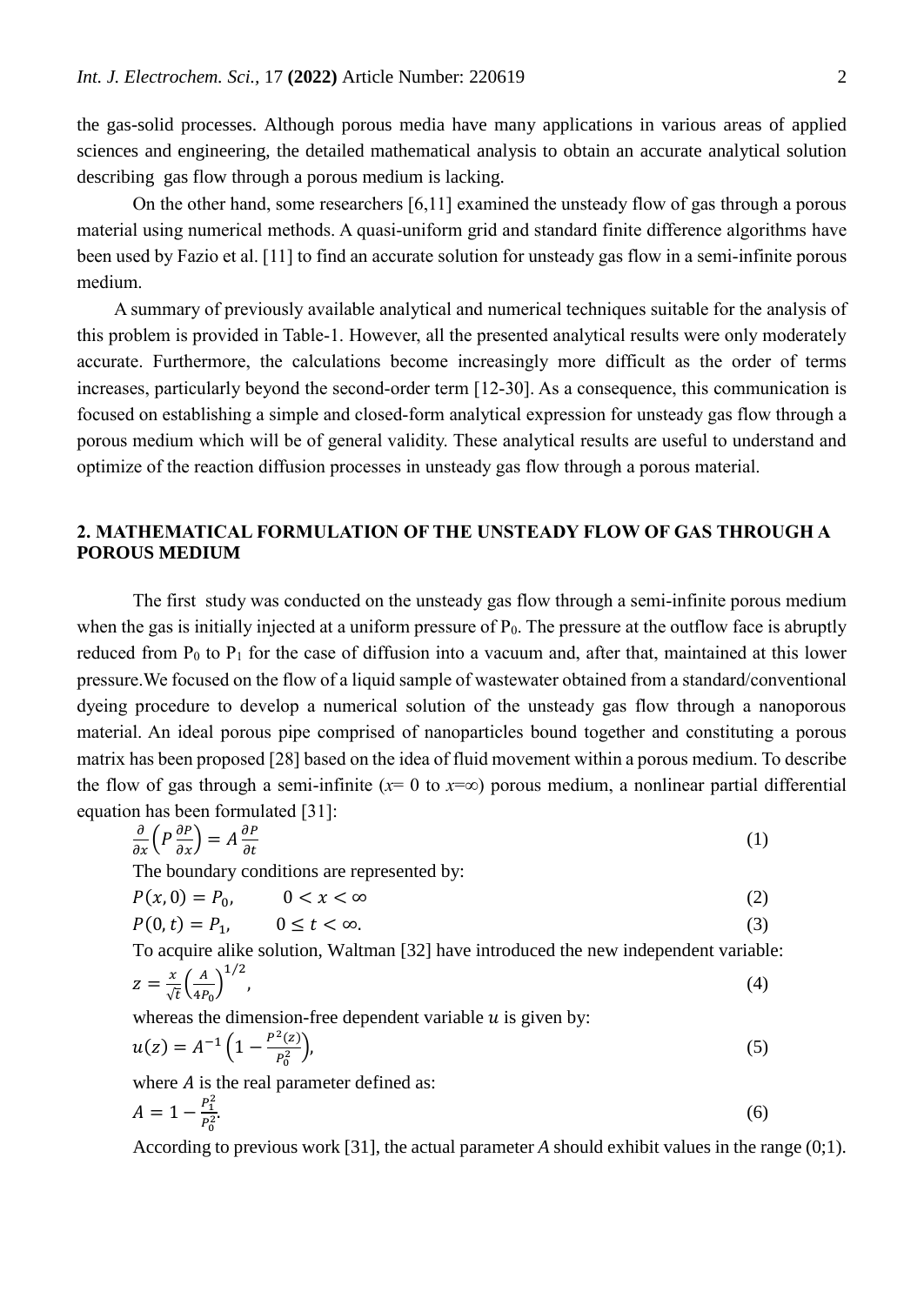This problem can be expressed in terms of the following non-linear differential equation :

$$
\frac{d^2u(z)}{dz^2} + \frac{2z}{\sqrt{1 - Au(z)}} \frac{du(z)}{dz} = 0
$$
\n(7)

The following boundary conditions must be obeyed :

$$
u = 1 \text{ at } z = 0 \tag{8}
$$
  
 
$$
u = 0 \text{ at } z = \infty \tag{9}
$$

The Homotopy Preturbation Method is now applied to derive a closed form analytical solution to the boundary value problem presented in eq.(7)-(9).

## **3. APPLYING THE NHPM METHOD FOR SOLVING UNSTEADY GAS PROBLEM**

Nonlinear differential equations are useful in physics, chemistry, biology, and economics, among other subjects. Because the analytical methods used to solve these equations are constrained and can only be applied in specific situations, they can't be used to solve equations in a wide range of realistic situations.

He [33-35] proposed the homotopy perturbation method in 1998. This technique has been applied to a variety of linear and nonlinear problems. This method is used to solve nonlinear boundary value problems [36-38].In physical and chemical sciences, this author used the homotopy perturbation approach to solve nonlinear equations [39-45]

The new homotopy perturbation method is used to give the approximate solutions of the nonlinear eq.(7). To find the solution of eq.(7),we construct the homotopy as follows:

$$
(1-p)\left[\frac{d^2u}{dz^2} + \frac{2z}{\sqrt{1-Au(z=0)}}\frac{du}{dz}\right] + p\left[\frac{d^2u}{dz^2} + \frac{2z}{\sqrt{1-Au(z)}}\frac{du}{dz}\right] = 0
$$
(10)

The analytical solution of eq.(10)is

$$
u = u_0 + pu_1 + p^2 u_2 + \dots \tag{11}
$$

Substituting eqs.(11) into eq.(10) we get

$$
(1-p)\left[\frac{d^2}{dz^2}(u_0+pu_1+p^2u_2+\dots)+\frac{2z}{\sqrt{1-A}}\frac{d}{dz}(u_0+pu_1+p^2u_2+\dots)\right] +p\left[\frac{d^2}{dz^2}(u_0+pu_1+p^2u_2+\dots)+\frac{2z\frac{d}{dz}(u_0+pu_1+p^2u_2+\dots)}{\sqrt{1-A(u_0+pu_1+p^2u_2+\dots)}}\right]=0
$$
\n(12)

Comparing the coefficients of like powers of *p* in eq.(12)we get  
\n
$$
p^{0}: \frac{d^{2}u_{0}}{dz^{2}} + \frac{2z}{\sqrt{1-A}} \frac{du_{0}}{dz} = 0
$$
\n(13)

The initial and boundary approximations is as follows

$$
u_0(0) = 1, u_0(\infty) = 0 \tag{14}
$$

Solving the eq. (13) and using the boundary conditions eq. (14), we obtain the following results for the first iteration:

$$
u_0(z) = 1 - erf\left(\frac{z}{(1-A)^{1/4}}\right) = erfc\left(\frac{z}{(1-A)^{1/4}}\right)
$$

Therefore, we have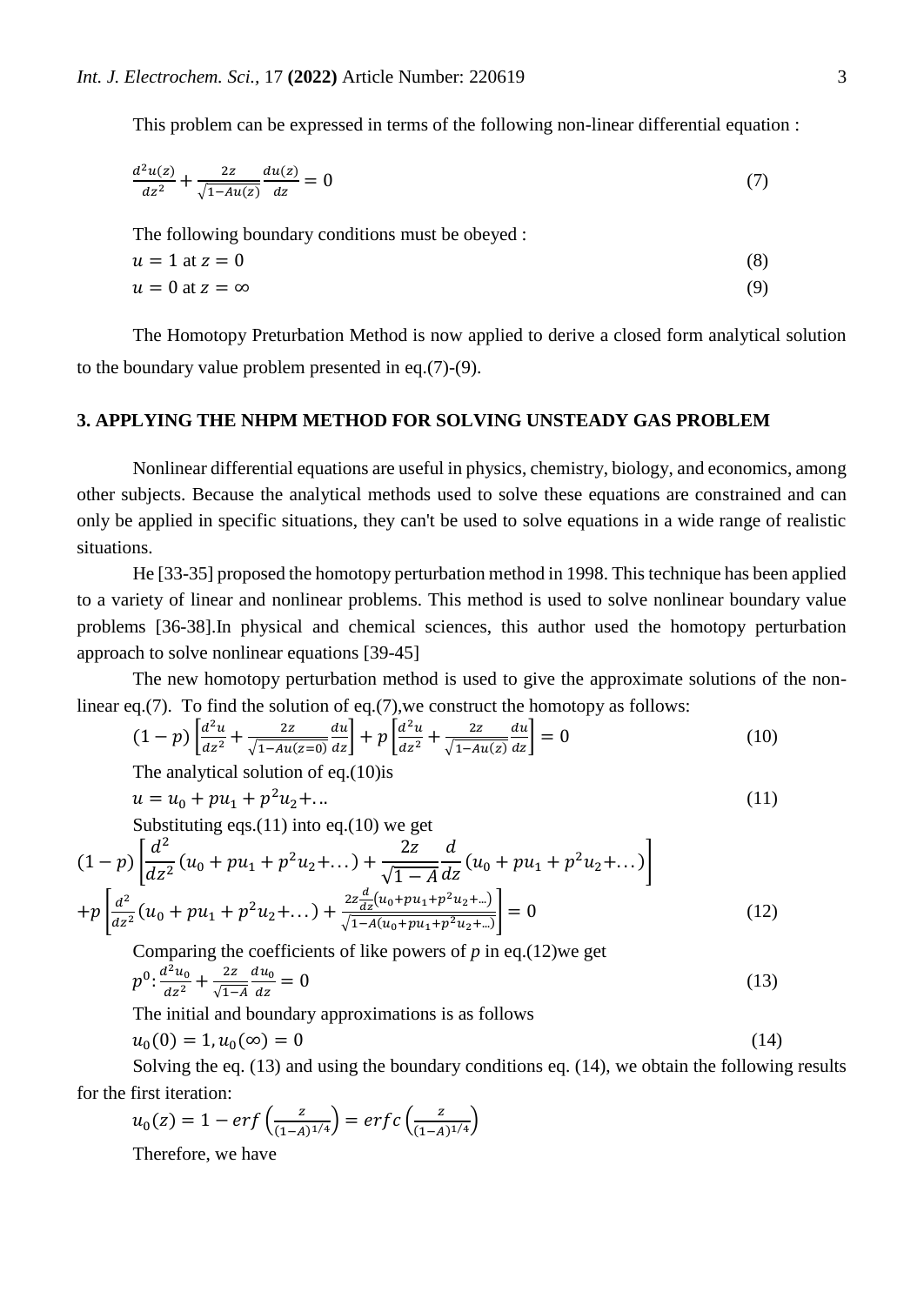$$
u(z) \approx u_0(z) = erf c\left(\frac{z}{(1-A)^{1/4}}\right) \tag{16}
$$

A higher number of iterations makes  $u(z)$  converge to the exact solution.

## **4. APPLYING THE AKBARI -GANJI METHOD (AGM) FOR SOLVING UNSTEADY GAS PROBLEM**

Based on the mass balance equations (11-16), Akbari-Ganji's method [46,47] is used to solve the boundary value problem. This method has a minimum number of unknowns as compared to other methods.It is an appropriate and simple method to the nonlinear differential equations [48-51]. It is a particular case of exponential function method which is proposed by He [52].We can obtainthe analytical solution of unsteady flow of the liquid through the nano-porous mediumby using this method.Assume that the approximate trial solution of equations (7) in the following form:

$$
u(z) = a + b \, erf(mz) \tag{17}
$$

where  $a, b$  and  $m$  are constant. Using the boundary condition (14) the value of the constants are given by

$$
a=1 \text{ and } b=-1.
$$

$$
u(z) = 1 - erf(mz) \tag{18}
$$

Now to find the value of  $b$ , rewrite the eq. (18) as follows,

$$
f(z) = \frac{d^2u(z)}{dz^2} + \frac{2z}{\sqrt{1 - Au(z)}} \frac{du(z)}{dz} = 0
$$
\n(19)

From the eq. (19) we get

Now the eq. (17) becomes

$$
\frac{du(z)}{dz} = \frac{-2m}{\sqrt{\pi}} \exp(-m^2 z^2) \quad \text{and} \quad \frac{d^2 u(z)}{dz^2} = \frac{4z m^3}{\sqrt{\pi}} \exp(-m^2 z^2) \tag{20}
$$

Substituting this value in the eq. (19) we obtain

$$
f(z) = \frac{4zm^3}{\sqrt{\pi}} \exp(-m^2 z^2) - \frac{4zm}{\sqrt{\pi}} \exp(-m^2 z^2) = 0
$$
 (21)

Now, substituting  $z = 1$ , we get

$$
f(z=1) = m^2 - \frac{1}{\sqrt{1-A}} = 0
$$
\n(22)

$$
m = \frac{1}{(1-A)^{1/4}}\tag{23}
$$

Now note that eq. (23) becomes

$$
u_0(z) = 1 - erf\left(\frac{z}{(1-A)^{1/4}}\right) = erf\left(\frac{z}{(1-A)^{1/4}}\right)
$$
 (24)

We can choose the function which satisfies the boundary condition  $u_0(0) = 0, u_0(\infty) = 0$  for the differential equation  $\frac{d^2u(z)}{dz^2}$  $\frac{2u(z)}{dz^2} + \frac{2z}{\sqrt{1-Au}}$  $\sqrt{1-Au(z=0)}$  $du(z)$  $\frac{u(z)}{dz} = 0$  as follows:

$$
u_1(z) = \frac{z}{2\pi} \exp(-2z^2)
$$
 (25)

Using eq. $(24)$  and  $(25)$  we get

$$
u(z) = u_0(z) + u_1(z) = \operatorname{erfc}\left(\frac{z}{(1-A)^{1/4}}\right) + \frac{z}{2\pi} \exp(-2z^2)
$$
 (26)

Also from the equation we get at  $z=0$ ,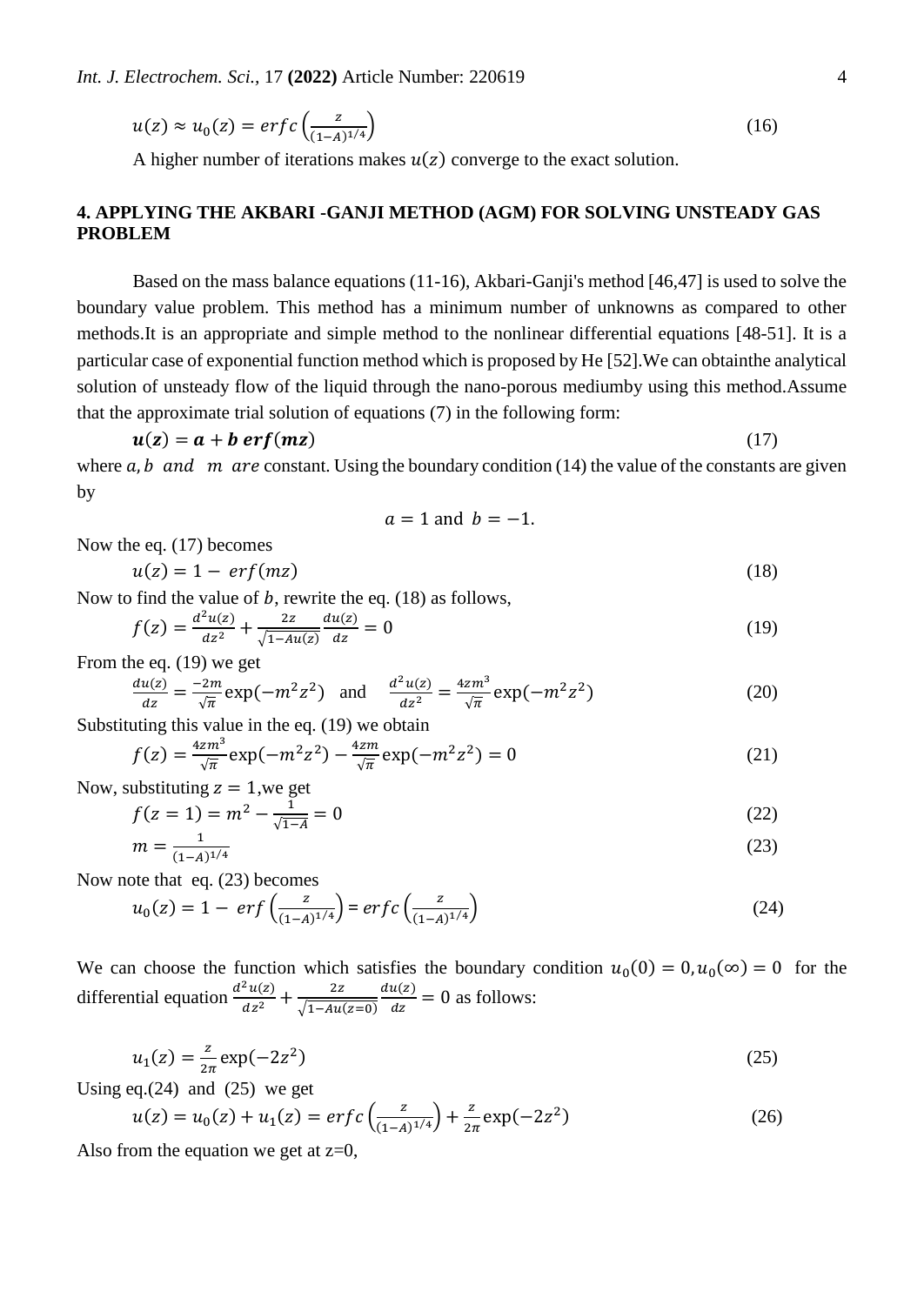*Int. J. Electrochem. Sci.,* 17 **(2022)** Article Number: 220619 5

$$
\frac{du(z)}{dz} = \frac{-2m}{\sqrt{\pi}} + \frac{1}{2\pi} = \frac{-2}{\sqrt{\pi}} \left( \frac{1}{(1-A)^{1/4}} \right) + \frac{1}{2\pi}
$$
(27)

These expressions are in closed analytical form which are very suitable for computation and indeed convey physical insight.

Previous existing analytical and numerical techniques for this problem are summarized in Table-1. Furthermore, Table 2 presents a variety of previously derived analytical expressions for  $u(z)$ . In Table-3,  $u(z)$  values derived using the expressions presented in the present work are compared with numerical and previous analytical results when *A*=0.5. Our closed form expressions are seen to generate reasonable results in good agreement with numerical analysis, although the error increases as  $z \rightarrow 1$ . All of the previous analytical results which involve complicated multi-term series, were only moderately accurate. Also when the order of terms increases, the computations get more complicated, especially beyond the second-order term [12–29].

**Table 1.** Various analytical and numerical methods in the literature with numerical values of u'(0) when  $A=0.5$ .

|                | Authors, Ref and Year        | Methods<br>Analytical<br>$\left($  | Obtained         |  |
|----------------|------------------------------|------------------------------------|------------------|--|
| S.             |                              | Numerical)                         | value of $u'(0)$ |  |
| No             |                              |                                    |                  |  |
|                | Wazwaz [10], 2001            | Pade<br>approximation              | $-1.025529$      |  |
| $\mathbf{1}$   |                              | (Numerical)                        | 704              |  |
|                | Parand et al. [13], 2009     | polynomials<br>Laguerre            | $-1.282134$      |  |
| $\mathfrak{2}$ |                              | (Numerical)                        | 83               |  |
|                | Taghavi et al. [14], 2009    | polynomials<br>Laguerre            | $-1.373173$      |  |
| 3              |                              | (Numerical)                        | 52               |  |
|                | Noor and Mohyud-Din [15],    | Pade<br>approximate                | $-1.025529$      |  |
| $\overline{4}$ | 2009                         | (Analytical)                       | 704              |  |
|                | Parand et al. [16], 2010     | func<br>Chebyshev                  | $-1.382134$      |  |
| 5              |                              | (Numerical)                        | 83               |  |
|                | Taghavi et al. [17], 2010    | Lagrangian<br>method               | $-1.372593$      |  |
| 6              |                              | (Numerical)                        | 57               |  |
|                | Khan et al. [18], 2010       | Laplace decomposition and          | $-1.373178$      |  |
|                |                              | Pade                               | 096              |  |
| $\overline{7}$ |                              | approximation(Analytical)          |                  |  |
|                | Mohyud-Din et al. [19], 2010 | polynomials<br>He's<br>and         | $-1.025529$      |  |
| 8              |                              | variational iteration (Analytical) | 704              |  |
|                | Rezaei et al. [20], 2011     | Sinc and Legendre function         | $-1.188692$      |  |
| 9              |                              | (Numerical)                        | 320              |  |
|                | Rad et al. [21], 2011        | analysis<br>Homotopy               | $-1.188976$      |  |
| 10             |                              | (Analytical)                       | 708              |  |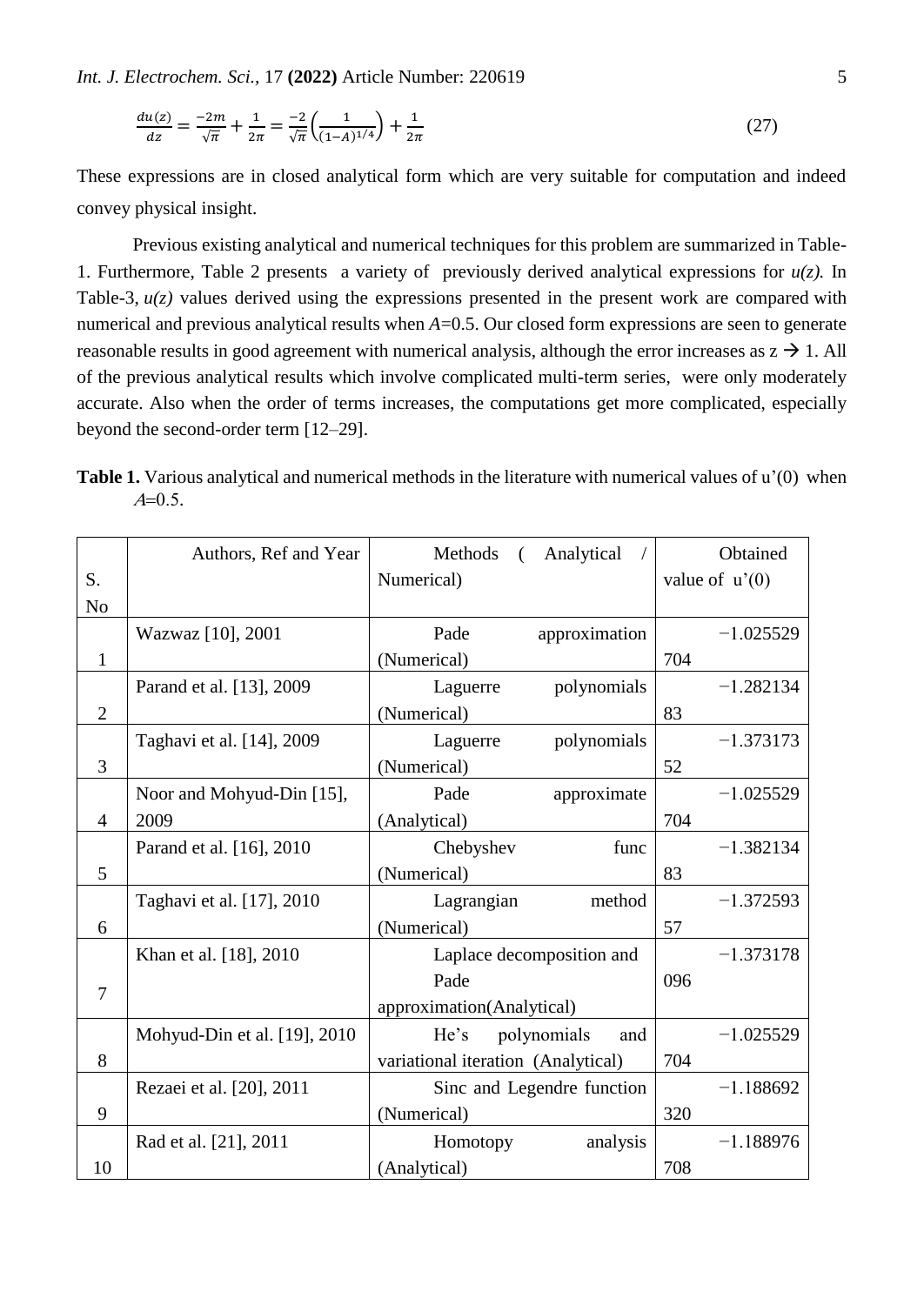|  |  | <i>Int. J. Electrochem. Sci., 17 (2022) Article Number: 220619</i> |  |
|--|--|--------------------------------------------------------------------|--|
|--|--|--------------------------------------------------------------------|--|

|    | Rad et al. [21], 2011       | Hermite<br>function                | $-1.183811$ |  |
|----|-----------------------------|------------------------------------|-------------|--|
| 11 |                             | (Numerical)                        | 27860       |  |
|    | Abbasbandy [22], 2012       | Finite-difference<br>and           | $-1.191790$ |  |
| 12 |                             | shooting method (Numerical)        | 771959      |  |
|    | Kazem et al. [23], 2012     | <b>Basis</b><br>Function<br>Radial | $-1.191498$ |  |
| 13 |                             | (Numerical)                        |             |  |
|    | Kazem et al. [23], 2012     | Function<br>Radial<br><b>Basis</b> | $-1.191243$ |  |
| 14 |                             | (Numerical)                        |             |  |
|    | Parand and Nikarya [24],    | <b>Bessel function (Numerical)</b> | $-1.191718$ |  |
| 15 | 2014                        |                                    | 932         |  |
|    | Upadhyay and Rai [25], 2014 | Legendre<br>wavelet                | $-1.199258$ |  |
| 16 |                             | (Numerical)                        | 245         |  |
|    | Wazwaz [26], 2014           | Variational iteration Method       | $-1.025529$ |  |
| 17 |                             | (Analytical)                       | 704         |  |
|    | Iacono and Boyd [27], 2015  | Chebyshev functions and            | $-1.192705$ |  |
| 18 |                             | Pade<br>approximate                | 5           |  |
|    |                             | (Numerical)                        |             |  |
|    | Parand and Hemami [28],     | Function<br>Radial<br><b>Basis</b> | $-1.191796$ |  |
| 19 | 2015                        | (Numerical)                        |             |  |
|    | Kourosh Parand et al. [29], | function<br>Rational<br>Jacobi     | $-1.191790$ |  |
| 20 | 2017                        | (Numerical)                        | 64          |  |
|    | This work, 2021             | New homotopy perturbation          |             |  |
| 21 |                             | method,                            | 1.182716897 |  |
|    | This work, 2021             | Agbari-Ganji method                |             |  |
| 22 |                             |                                    | 1.182736685 |  |

**Table 2.** Previous analytical results

| s.no           | <b>Methods</b>                                                     | Analytical expression of $u(z)$                                                                                                                                                                                                                                                                                                                 |
|----------------|--------------------------------------------------------------------|-------------------------------------------------------------------------------------------------------------------------------------------------------------------------------------------------------------------------------------------------------------------------------------------------------------------------------------------------|
| 1              | <b>ADM</b><br>(Wazwaz)<br>[10]                                     | $u(z) = 1 + Bz - \frac{Bz^3}{3\sqrt{1-\alpha}} - \frac{\alpha B^2 z^4}{12(1-\alpha)^{3/2}} + \left(\frac{B}{10(1-\alpha)} - \frac{3\alpha^2 B^3}{80(1-\alpha)^{5/2}}\right)z^5 + \left(\frac{\alpha B^2}{15(1-\alpha)^2} - \frac{\alpha^3 B^4}{48(1-\alpha)^{7/2}}\right)z^6,$<br>Where<br>$B =$<br>$-\frac{2(1-\alpha)^{1/4}}{\sqrt{3\alpha}}$ |
| $\overline{2}$ | <b>HPM</b><br>(Jamal<br>Amani<br>Rad,<br>Kourosh<br>Parand<br>[30] | $u(z) = 1 - erf(z) - \frac{(5\alpha^3 + 8\alpha + 6\alpha^2)z}{16\sqrt{\pi}e^{x^2}}$<br>$+\frac{1}{64\pi^{3/2}e^{2x^2}}\left[2\alpha^2e^{x^2}(5\alpha^3+6\alpha+8)^2\left(\frac{\alpha}{2}+\frac{3\alpha^2}{8}+\frac{5\alpha^3}{16}\right)^2x^4\pi^2e^{x^2}+16\left(2\alpha+3\alpha^2+\frac{15}{4}\alpha^3\right)erf(z)e^{x^2}\pi z\right]$     |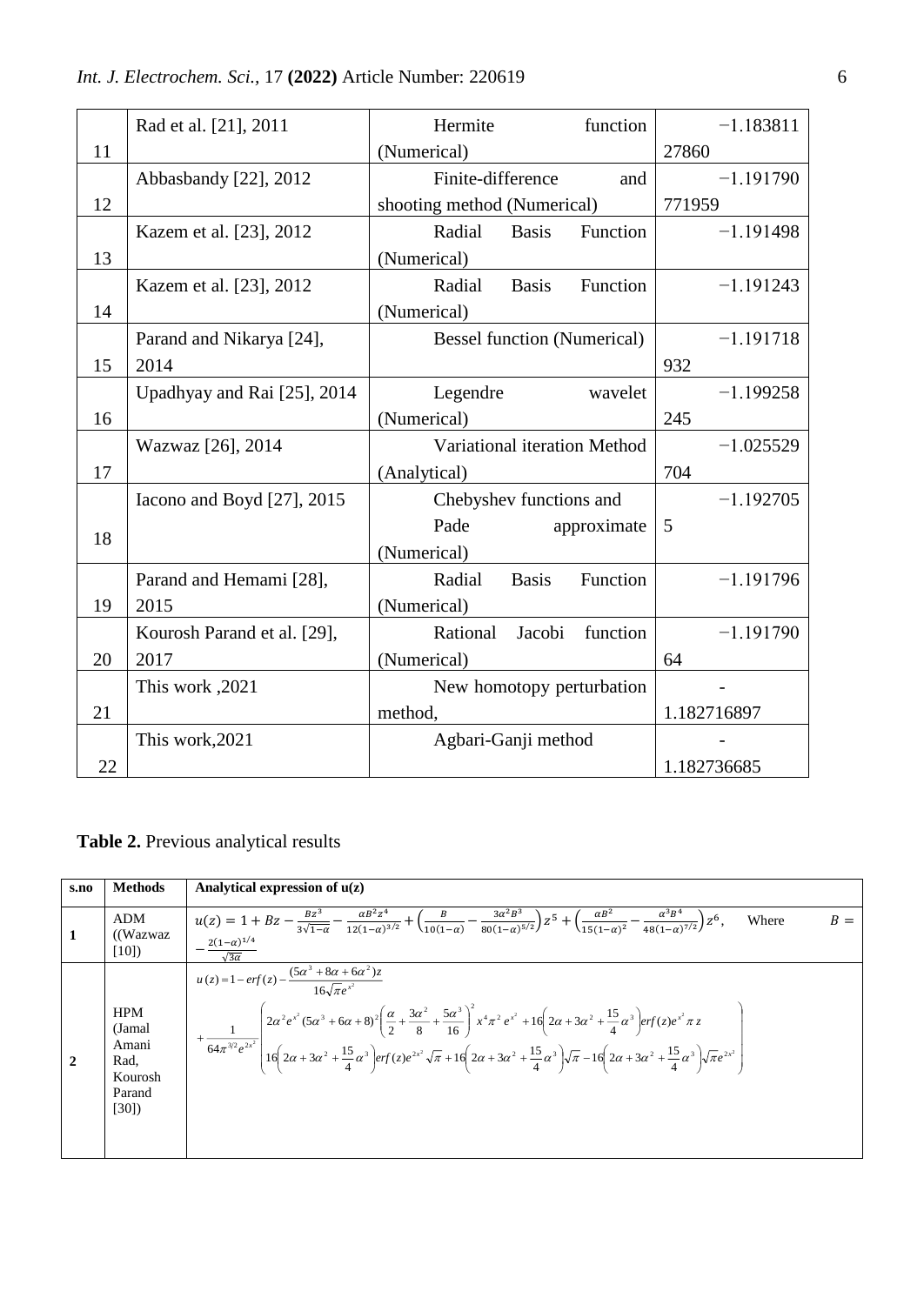| 3 | Perturbatio<br><b>Series</b><br>n<br>(Kidder[4]) | $u(z) = u^{(0)}(z) - \frac{\alpha}{2\pi} \left\{ u^{(0)}(z) \left[ 1 + \sqrt{\pi} z e^{-z^2} \right] - e^{-2z^2} \right\} - \frac{\alpha^2 u^{(1)}(z)}{\pi} + \left( \frac{1}{8\pi^{3/2}} \right) z e^{-3z^2} - \frac{\alpha^2 u^{(0)}(z)}{2\pi}$<br>$-\left(\frac{1}{16\sqrt{\pi}}\right)z\alpha^2(5-2z^2)e^{-z^2}\left(u^{(0)}(z)\right)^2+\left(\frac{1}{4\pi}\right)(2-z^2)\alpha^2e^{-2z^2}u^{(0)}(z)$<br>$+\left(\frac{\alpha^2 3^{3/2}}{16\pi}\right)[erf(\sqrt{3}z)-erf(z)]$<br>Where $u^{(0)}(z) = 1 - erf(z)$ , $u^{(1)}(z) = -\frac{1}{2\pi} \{u^{(0)}(z)[1 + \sqrt{\pi}ze^{-z^2}] - e^{-2z^2}\}$ |
|---|--------------------------------------------------|--------------------------------------------------------------------------------------------------------------------------------------------------------------------------------------------------------------------------------------------------------------------------------------------------------------------------------------------------------------------------------------------------------------------------------------------------------------------------------------------------------------------------------------------------------------------------------------------------------------|
|   |                                                  | NHPM<br>(This work) $u(z) = erfc\left(\frac{z}{(1-A)^{1/4}}\right)$                                                                                                                                                                                                                                                                                                                                                                                                                                                                                                                                          |
|   |                                                  | AGM (This $u(z) = erf c \left( \frac{z}{(1-A)^{1/4}} \right) + \frac{z}{2\pi} exp(-2z^2)$                                                                                                                                                                                                                                                                                                                                                                                                                                                                                                                    |

## **5. DISCUSSION**

We developed analytical solutions for unsteady gas flow through porous media by utilizing both the homotopy perturbation method and the Akbari-Ganji method depending on all possible experimental values of parameter *A*. The derived analytical results were compared to numerical results generated by the highly accurate and reliable MATLAB's function pdex4. Tables 1-3 and Figures1&2 show that both methods produced a satisfactory analytical solution for the unsteady flow of gas through a porous medium. Furthermore our new analytical results exhibit less deviation (Average error percentage is 8% in NHPM and 2% in AGM) from the numerical results when compared to previously published results.

| z                | <b>Numerical</b> | <b>AGM</b><br>eq. (26) | <b>Error</b><br><b>AGM</b> | <b>NHPM</b><br>eq.(16) | Error<br><b>NHPM</b> | <b>KIDDER</b><br>$[4]$ | Error<br><b>KIDDER</b> | <b>HPM</b><br>$[29]$ | Error<br><b>HPM</b> | $\mathbf{PADE}_{[3,3]}$<br>$[15]$ | <b>Error</b><br><b>PADE</b> | <b>GLP</b><br>[16] | <b>Error</b><br><b>GLP</b> |
|------------------|------------------|------------------------|----------------------------|------------------------|----------------------|------------------------|------------------------|----------------------|---------------------|-----------------------------------|-----------------------------|--------------------|----------------------------|
| 0.1              | 0.8802           | 0.8820                 | 0.21                       | 0.8825                 | 0.26                 | 0.8817                 | 0.17                   | 0.8881               | 0.90                | 0.8979                            | 1.97                        | 0.9004             | 2.24                       |
| 0.2              | 0.7635           | 0.7660                 | 0.33                       | 0.7499                 | 1.78                 | 0.7663                 | 0.37                   | 0.7792               | 2.06                | 0.7985                            | 4.39                        | 0.8002             | 4.59                       |
| 0.3              | 0.6528           | 0.6538                 | 0.15                       | 0.6387                 | 2.16                 | 0.6565                 | 0.57                   | 0.6760               | 3.55                | 0.7041                            | 7.29                        | 0.7081             | 7.81                       |
| 0.4              | 0.5500           | 0.5474                 | 0.48                       | 0.5234                 | 4.84                 | 0.5544                 | 0.79                   | 0.5803               | 5.50                | 0.6165                            | 10.79                       | 0.6179             | 10.99                      |
| 0.5              | 0.4565           | 0.4487                 | 1.71                       | 0.4351                 | 4.69                 | 0.4614                 | 1.05                   | 0.4933               | 8.07                | 0.5371                            | 15.00                       | 0.5339             | 14.50                      |
| 0.6              | 0.3733           | 0.3594                 | 3.72                       | 0.3399                 | 8.95                 | 0.3783                 | 1.32                   | 0.4157               | 11.36               | 0.4666                            | 19.99                       | 0.4570             | 18.31                      |
| 0.7              | 0.3006           | 0.2879                 | 4.22                       | 0.2730                 | 9.18                 | 0.3056                 | 1.64                   | 0.3475               | 15.59               | 0.4062                            | 26.00                       | 0.4074             | 26.22                      |
| 0.8              | 0.2384           | 0.2273                 | 4.64                       | 0.2097                 | 12.04                | 0.2431                 | 1.95                   | 0.2882               | 17.28               | 0.3561                            | 33.05                       | 0.3254             | 26.73                      |
| 0.9              | 0.1860           | 0.1775                 | 4.58                       | 0.1542                 | 17.10                | 0.1905                 | 2.34                   | 0.2372               | 21.60               | 0.3180                            | 41.51                       | 0.2707             | 31.29                      |
|                  | 0.1429           | 0.1296                 | 9.29                       | 0.1126                 | 21.20                | 0.1588                 | 10.00                  | 0.1938               | 26.26               | 0.2900                            | 50.73                       | 0.2231             | 35.94                      |
| Error percentage |                  |                        | 2.93                       |                        | 8.22                 |                        | 2.02                   |                      | 11.22               |                                   | 21.07                       |                    | 17.86                      |

**Table 3**. Comparison of the values of  $u(z)$  with numerical and previous analytical results when  $A=0.5$ .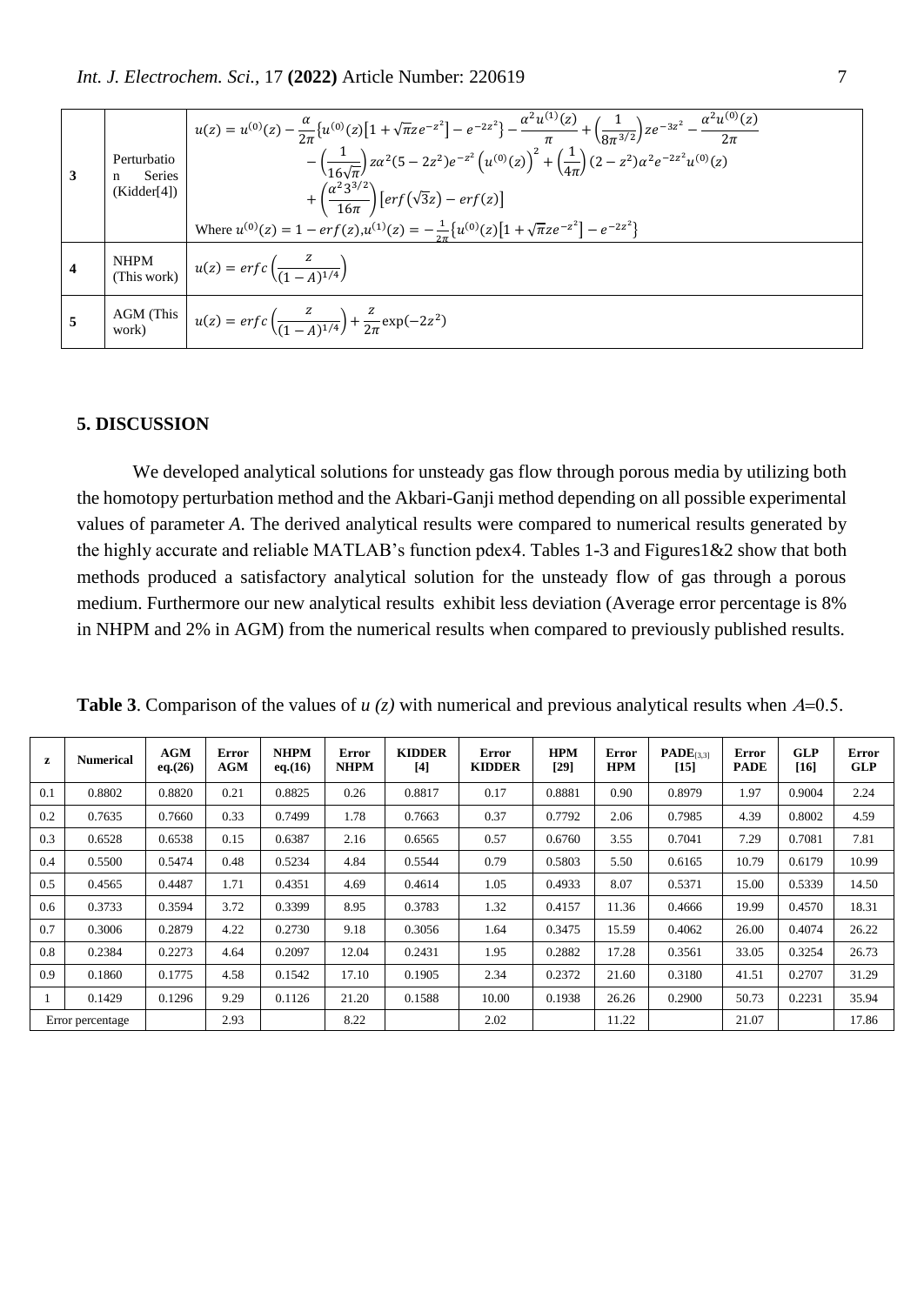| A   | $\frac{du(z)}{du}$ at $z = 0$ |                          |                              |  |  |  |  |  |
|-----|-------------------------------|--------------------------|------------------------------|--|--|--|--|--|
|     | Quasi-uniform grid            | Rational Jacobi Function | NHPM/AGM<br>eq. $(16 \& 26)$ |  |  |  |  |  |
| 0.0 | -1.128379137175471            |                          | -1.12837916709551            |  |  |  |  |  |
| 0.1 | -1.139007180276811            | -1.139007206178301       | -1.15849571538969            |  |  |  |  |  |
| 0.2 | -1.150475464757216            | -1.150475486216286       | -1.19311560505467            |  |  |  |  |  |
| 0.3 | -1.162941442801447            | -1.162941458295912       | -1.23361740060298            |  |  |  |  |  |
| 0.4 | -1.176615655957026            | -1.176615666683335       | -1.28208626184487            |  |  |  |  |  |
| 0.5 | -1.191790644594857            | -1.191790649719421       | -1.34187653392775            |  |  |  |  |  |
| 0.6 | -1.208894181745888            | -1.208894174540914       | -1.41886168642145            |  |  |  |  |  |
| 0.7 | -1.228598484558365            | -1.228598473695921       | -1.52466610547822            |  |  |  |  |  |
| 0.8 | -1.252083822445984            | -1.252083790143917       | -1.68732041202207            |  |  |  |  |  |
| 0.9 | -1.281881374379111            | -1.281881322203357       | -2.006573439518899           |  |  |  |  |  |
| 1.0 | -1.328230894324459            |                          | -2.121693093492263           |  |  |  |  |  |

**Table 4.** Comparison of the values of *u'*(0) with numerical and previous analytical results for various values of  $A$ .

### **6. CONCLUSION**

Unsteady isothermal gas equations play an important role in studying solid gases, and they are also a crucial element in the chemical process industries. The primary goal of this report is to provide a simple analytical and numerical algorithm for solving the unsteady gas flow equation in a semi-infinite porous media. The system of nonlinear differential equations was solved analytically and compared to the previous solution.

We have compared the value of  $u'(0)$  with other numerical results because its value is significant in this problem.This method produces valid and accurate results for this type of problem.HPM and AGM are the powerful mathematical tool that can solve a high class of nonlinear differential systems, especially systems of nonlinear equations used in science and engineering.



**Figure1.** Numerical and analytical solutions for the eq. (7) for increasing values of A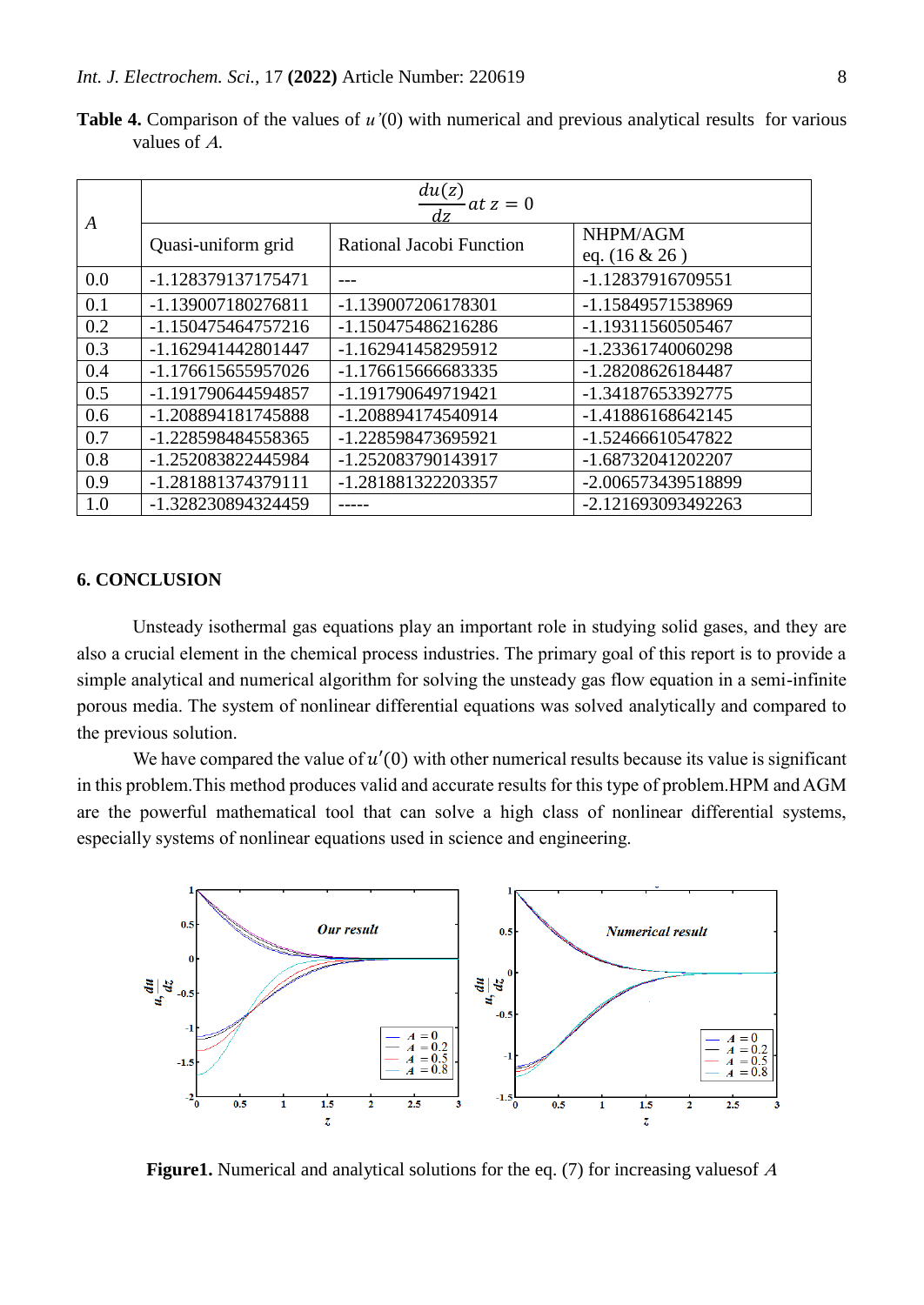

**Figure 2.**Comparison of concentration with numerical results for various values of parameter*A.*

#### APPENDIX A. NUMERICAL PROGRAM FOR THE SOLUTION OF NONLINEAR EQS. (7) - (9)

```
function sol=ex2
ex2init = byprint(linspace(0,1), [1\ 0]);sol = bvp4c(Qex2ode,Qex2bc,ex2init)end
functiondydx=ex2ode(x,y)dydx=[y(2)]-y(2)*( (2*x)/sqrt(1-(0.5)*y(1))];
end
function res=ex2bc(ya,yb)
res=[ya(1)-1]yb(1)-0];
end
```
### **References**

- 1. J. Newman, W. Tiedemann, *AIChE J.,* 21 (1975) 25.
- 2. J.S. Newman, W. Tideman, *Adv. Electrochem. Electrochem. Eng.,* 11 (1978) 353.
- 3. J. Newman, K.E. Thomas-Alyea, Electrochemical systems, 3rd Edition, Wiley, 2012.
- 4. R.E. Kidder, *J. Appl. Mech*., 27 (1957) 329.
- 5. T. Y. NA, Computational Methods in Engineering Boundary Value Problems, Academic Press,New York, (1979).
- 6. J. Rad, S. Ghaderi, K. Parand, *J. Comput. Theor. Nanosci*., 8 (2011), 2033.
- 7. H. Carslaw, J. Jaeger, Conduction of Heat in Solids, Oxford, London, (1947).
- 8. M. Muskat, Flow of Homogeneous Fluids, J. Edwards, Ann Arbor, MI, (1946).
- 9. R.C. Roberts, Unsteady flow of gas through a porous medium, in: Proceedings of the First USNational Congress of Applied Mechanics, Ann Arbor, MI, (1952) 773.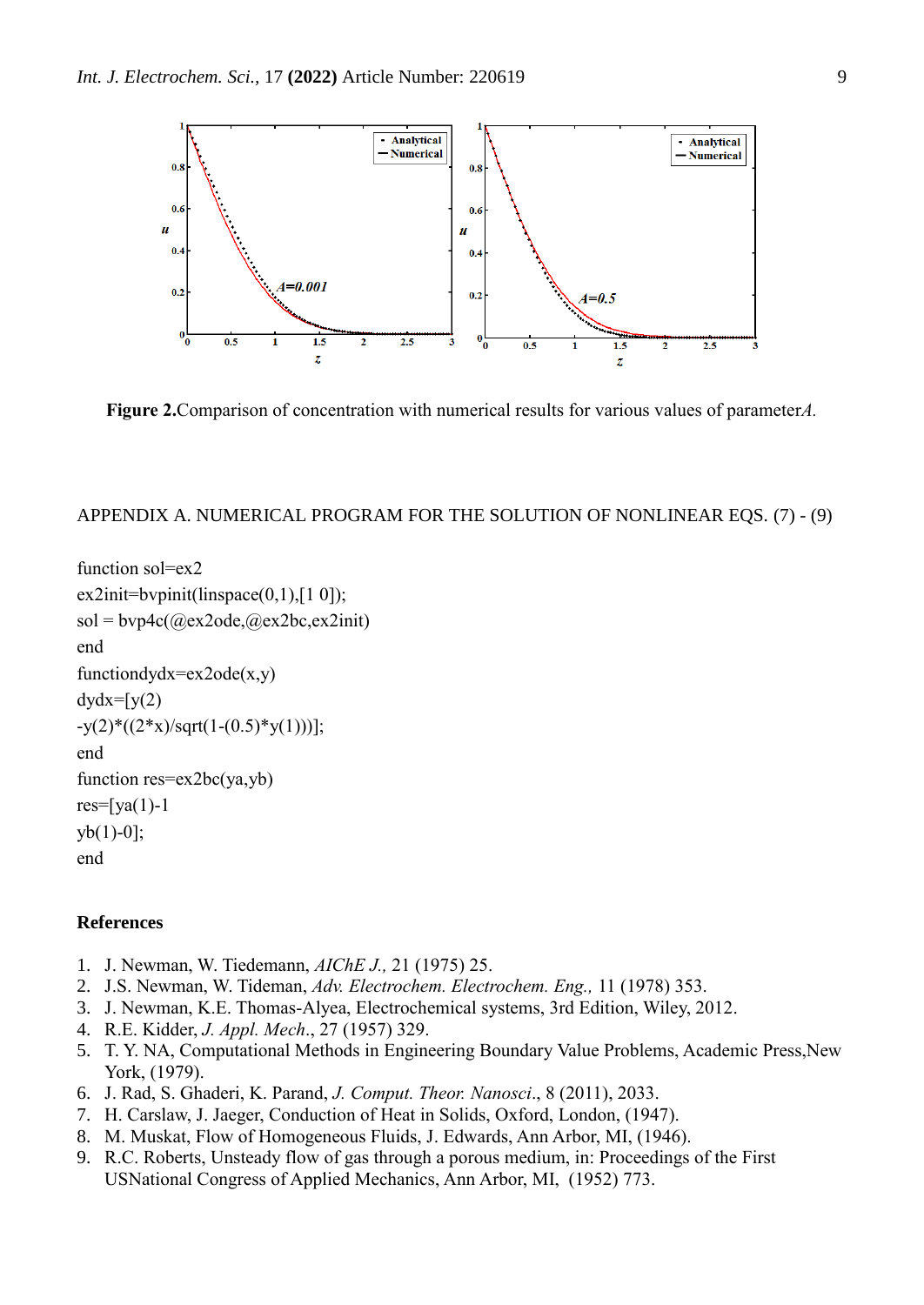- 10. A.M. Wazwaz, *Appl. Math. Comput.,* 118 (2001) 123.
- 11. R.F. Alessandra, J.T. Rotondo, *Int. J. Non. Mech.,*105 (2018) 186.
- 12. A.M.Wazwaz, *Appl. Math. Comput.,* 118 (2001) 123.
- 13. K. Parand, M. Shahini, A. Taghavi, *Int. J. Contemp. Math. Sci.,*4 (2009) 1005.
- 14. A. Taghavi, H. Fani, *World Acad. Sci. Eng.Technol. Int. J. Math. Comput. Phys. Electr. Comput. Eng.,* 3(2009) 991.
- 15. M.A. Noor, S.T. Mohyud-Din, *Comput.Math. Appl.,* 58 (2009) 2182.
- 16. K. Parand, A. Taghavi, M. Shahini, *ActaPhys. Pol. B*, 40 (2009) 1749 .
- 17. A. Taghavi, K. Parand, A. Shams, H.G. Sofloo, *J. Comput. Theor. Nanosci.* 7(2010) 542.
- 18. Y. Khan, N. Faraz, A. Yildirim, *World Appl. Sci. J.,* 10 (2010) 1452 .
- 19. S.T. Mohyud-Din, A. Yildirim, M. Hosseini, *Int. J. Differ. Equ.,* (2010) 1.
- 20. A. Rezaei, K. Parand, A. Pirkhedri, *J. Comput. Theor. Nanosci.,* 8(2011) 282 .
- 21. J. Rad, S. Ghaderi, K. Parand, *J. Comput. Theor. Nanosci.,* 8 (2011) 2033.
- 22. S. Abbasbandy, *Acta Phys. Pol. Ser.A Gen. Phys.,* 121 (2012) 581.
- 23. S. Kazem, J. Rad, K. Parand, M. Shaban, H. Saberi, *Int. J. Comput. Math.* 89 (2012) 2240.
- 24. K. Parand, M. Nikarya, *J. Comput. Theor. Nanosci.,* 11(2014) 131.
- 25. S. Upadhyay, K. Rai, *Int. J. Appl. Math. Res.,* 3(2014) 251.
- 26. A.M. Wazwaz, *Cent. Eur. J. Eng.*, 4 (2014) 64.
- 27. R. Iacono, J.P. Boyd, *Stud. Appl. Math.,* 135 (2015) 63.
- 28. K. Parand, M. Hemami, *Iran. J. Sci. Technol.Trans. A: Sci.* (2016).
- 29. K. Parand, P. Mazaheri, M. Delkhosh, A. Ghaderi, *SeMA Journal*, 74 (2017) 569.
- 30. J. A. Rad, K. Parand, *World Acad. Sci. Eng. Technol.,* 37 (2010) 546.
- 31. D. N. Pop, N. Vrinceanu, S. Al-Omari, N. Ouerfelli, D. Baleanu, K.S. Nisar, *Results Phys. ,* 22 (2021) 103884.
- 32. P.B. Bailey, L.F. Shampine, P.E. Waltman. Nonlinear two-point boundary valueproblems. New-York: Academic Press; (1968).
- 33. J.H. He, *Comput. Methods Appl. Mech. Eng.,* 178 (1999) 257.
- 34. J.H.He, *Int J Non Linear Mech .,* 35(2000) 37.
- 35. J.H.He, *Appl. Math. Comput.,*156 (2004) 527.
- 36. J.J. Biazar, H. Ghazvini, M. Eslami, *Chaos Solit.,* 39 (2009) 1253.
- 37. J.Biazar, H.Ghazvini, *Chaos Solit.,* 39 (2009) 770.
- 38. D.D.Ganji, M. Rafei, *Phy. Let. A,* 356 (2006) 131.
- 39. L. Rajendran, M. C. Devi, C. Fernandez, Q. Peng, *Advanced Chemical Kinetics* (Intech open), (2018) 21.
- 40. R.Saravanakumar, P. Pirabaharan, M. Muralikannan, L. Rajendran, *Russ. J. Electrochem.*, 54 (2018) 1067.
- 41. B. JansiRani, M. Kirthiga, A. Molina, E. Laborda, L. Rajendran, *J. Electroanal. Chem.* 799 (2017) 175.
- 42. K. Saranya ,V. Mohan, R. Kizek, C. Fernandez, L. Rajendran, *Bioprocess Biosyst. Eng.,* 41 (2018) 281.
- 43. R. Saravanakumar, P. Pirabaharan, L. Rajendran, *Electrochim. Acta,* 313 (2019) 441.
- 44. M. SalaiMathiSelvi, L Rajendran, *App. Math. Non. Sci.,* 4 (2020) 351.
- 45. R Swaminathan, K.L Narayanan, V. Mohan, K. Saranya, L. Rajendran, *Int. J. Electrochem. Sci.,*14 (2019) 3777.
- 46. M.R. Akbari, D.D. Ganji, A. Majidian, A.R. Ahmadi, *Front. Mech. Eng.,* 9 (2014) 177.
- 47. M.R. Akbari, D.D. Ganji, A.R. Goltabar, *Dev. Appl. Ocean.Eng.,* 3 (2014) 22.
- 48. K.M. Dharmalingam, M. Veeramuni, *J.Electroanal. Chem.,* 844 (2019) 1.
- 49. J. Visuvasam, A. Meena, L. Rajendran, *J.Electroanal. Chem.,* 869 (2020) 114106.
- 50. B. Manimegalai, M.E.G. Lyons, L. Rajendran, *J. Electroanal. Chem.,* 880 (2021) 114921.
- 51. L. C. Mary, R. U. Rani, A. Meena, L. Rajendran, *Int. J. Electrochem. Sci.,* 16 (2021) 151037.